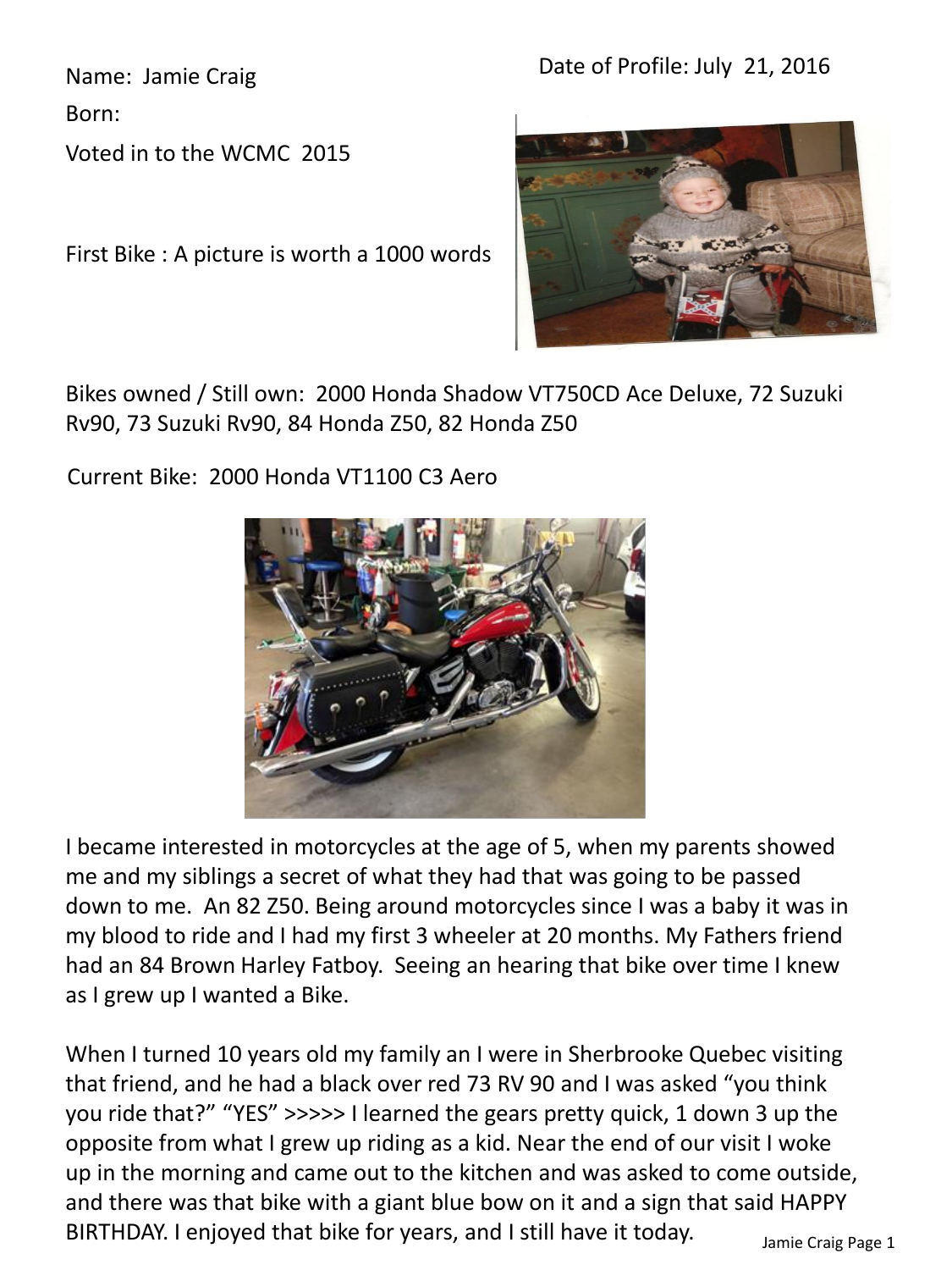

## MY 93 SUZIKI RV90

My love for the legendary Bike builder "Indian Larry" whom built classic old bikes with a new feel to them was my hero. I wanted to meet the man him self, just have a drink an pick his brain about his creations over the years. As you may already know he passed away on August 30<sup>th</sup> 2004.

In the Summer of 2009 I had redone my M1 license again for the  $3<sup>rd</sup>$  time over the past 9 years, even thou I would pass I couldn't find a bike to my liking and price range therefore it would expire.

This year I did the test again, passed went to the store and bought every trader for sale, flipped through pages looking for a cruiser at a fair price. I found a 2000 Honda VT750C3 Ace Deluxe and called the seller. I said ill be there in 90 mins. I called my Buddy an said "LETS GO, IM BUYING A BIKE". We left for Toronto, arrived at his house and there was my bike. Cherry black on Cream, white walls a newer bike with that classic feel to it with only 12,500kms on it.

I took it for a ride, came back an wheeled and dealed and got it for \$3700 cash. The seller removed the plate, I slapped my helmet on an off we went back home with no plates or insurance on the back roads to Hamilton. When I arrived home my family was sitting outside and saw me roll up. It was like ugh man, my mom and dad said to me "its about time" YES, YES it is. Then they saw the No plates a few hrs later.  $\odot$ 

After registering and Insuring the bike next day I was already planning my trip for Dover with my brother Bob on his custom chopper. That was a ride I will never forget. That was what I was dreaming about since I was kid riding side by side with my brother. It was like I was Wyatt (Peter Fonda) and he was Billy (Dennis Hopper). Jamie Craig Page 2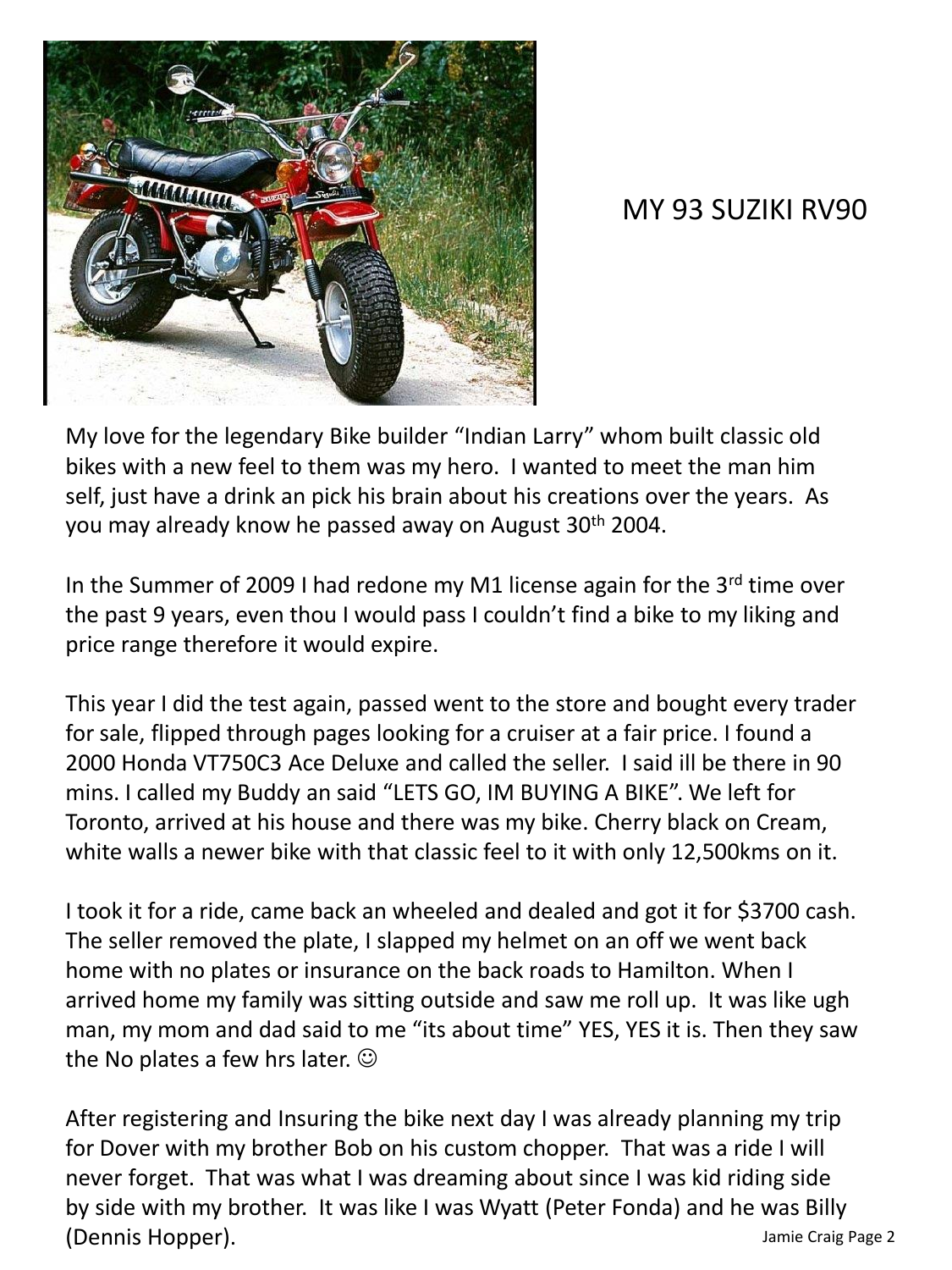In 2010 I had told my family and friends I was riding down to Myrtle Beach for Black Bike Week "Memorial Day", meeting people on the way. My room was already booked.

My dad kept asking me all kinds of questions an he got all the BS answers. I had seen this event much like Daytona Bike Week on TV years ago, and said to myself when I get a bike I am going there. They have a lot of fun. It was approx. 5pm with a GPS attached to my tank, a back pack strapped to the bike and saddle bags loaded. Along my route on the I 95 South a few times I would literally be at the top of a mountain/hill and my bike was low on fuel. I would coast down the hill right into a gas station probably 5-8 kms away and rolled right in and said thanks "Larry". I finally made it to the strip the next day. I rode 6hrs on day one an 7 on day two. I made my way to the Strip. I was finally here, myself and 300,000 plus riders also, with no accommodations no friends that lived there, I didn't care I made it, and man this is so cool.

After meeting and talking with other bikers and locals, "there's no place to stay around here for at least 30mins outside town. Ok that's where I'm going then. I ended up in a small U shaped Motel just north of Conway. \$15 a night vrs. the \$99-200 a night booked in advance on the strip. SOLD a bed, bathroom, chair and a TV, what more would I need.

The Next morning got up refreshed an headed back to the strip, got lost somewhere couldn't find my route ended up pulling into someone's driveway where a 6'4 Black man was polishing up his bike, he says to me "whatcha need boy" "gulp" I'm trying to get back to the party, I'm from Canada 1500 miles away from here. What says the man, you dove all way here on that bike, with no truck or trailer? No sir. He stands up and there it was, what I had came here for, "Carolina Knight Riders Patch" on his vest.



2010 Myrtle Beach Black Bike Week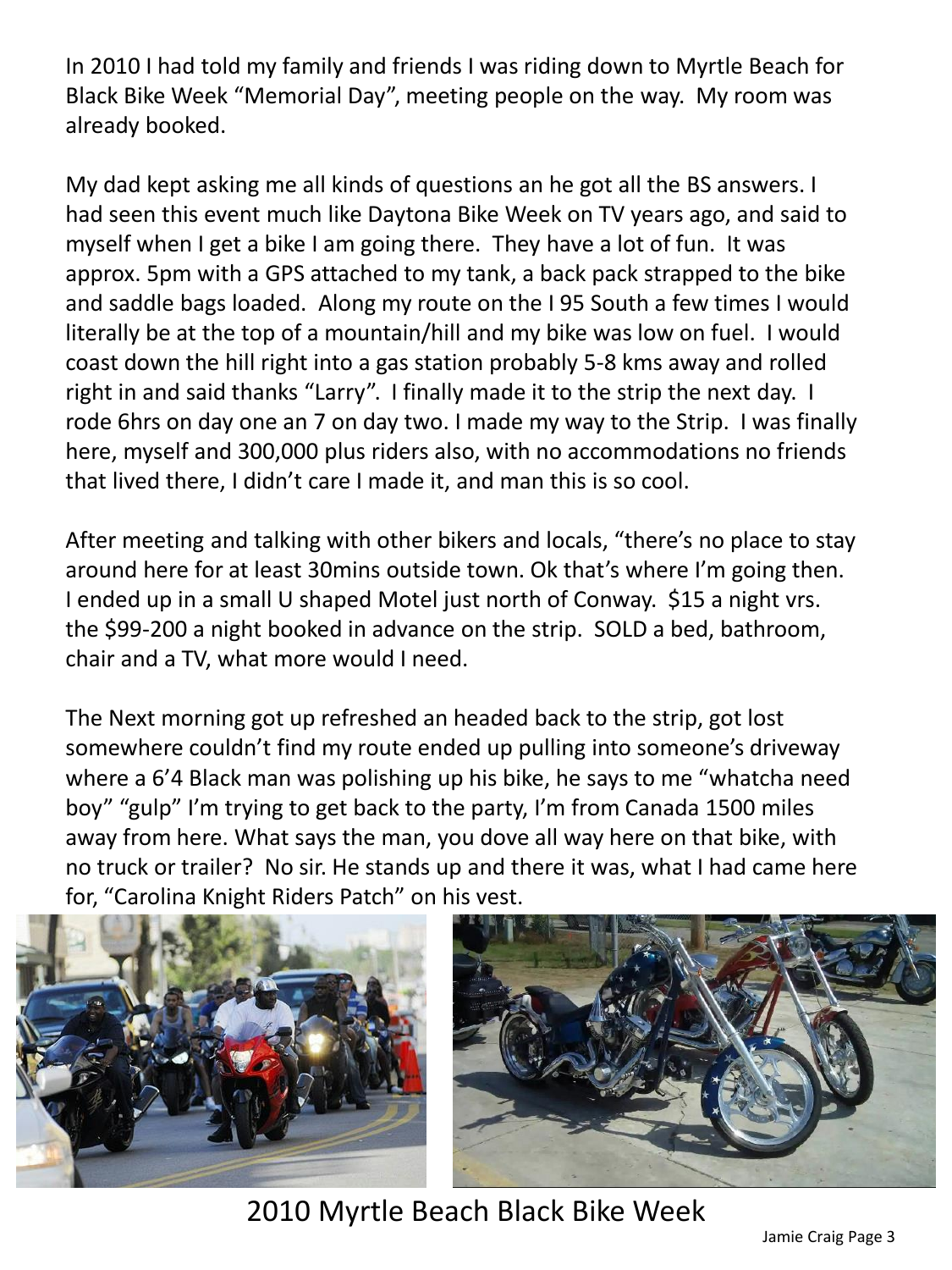Once he knew where I was from and the distance I traveled he said to me if you wait 10 mins I'll bring you to the party myself! Ok sounds good. We arrive at this building on star bluff, parked our bikes and headed for the door.

What happened next was not at all what I was expecting. I got my 2 feet in the door an saw over 400 African American men a woman an 1 of me and all heads turned to me. My heart stopped, the room went silent and I nearly shit myself. The man who brought me there yells out "THIS HERE BOY RODE FROM CANADA 1500 MILES JUST TO PARTY WITH US" "OH GOOD GOD I'M GONNA DIE", ( keep in mind I'm the only Caucasian in the club) "you must be hungry someone said, he's probably thirsty too another one said. "I'm going to Live" Wide open arms, the friendliest people I've just met, just became my new friends. I was invited to all the parties, houses, functions there Memorial day ride, and I'm even in there group photo for the 25<sup>th</sup> Anniversary (the only Caucasian in the club photo) lol, man it was an awesome trip. Come back anytime they all said to me.



## Canmore Alb, 2000 Honda Shadow 750 Ace Deluxe

2010-2011, I had moved to Canmore Alberta for work, packed my truck up with my bike and belongings, and off I went. I toured the mountains, Jasper National Park, Kananaskis Country, Calgary, Edmonton and that is how I ended up back in Ontario living in Niagara Falls.

August  $10^{th}$  2013 10 days before my 32<sup>nd</sup> birthday I was on my way to work on my 750 Shadow, and was in bad motor vehicle accident. After 18 months an counting of recovery from my wounds I am finally healed up. I bought my next bike at the Toronto winter Motorcycle show, a 2000 Honda Shadow Aero VT1100 and I would stare at it everyday an Say I'm gonna get back on you one way or another.